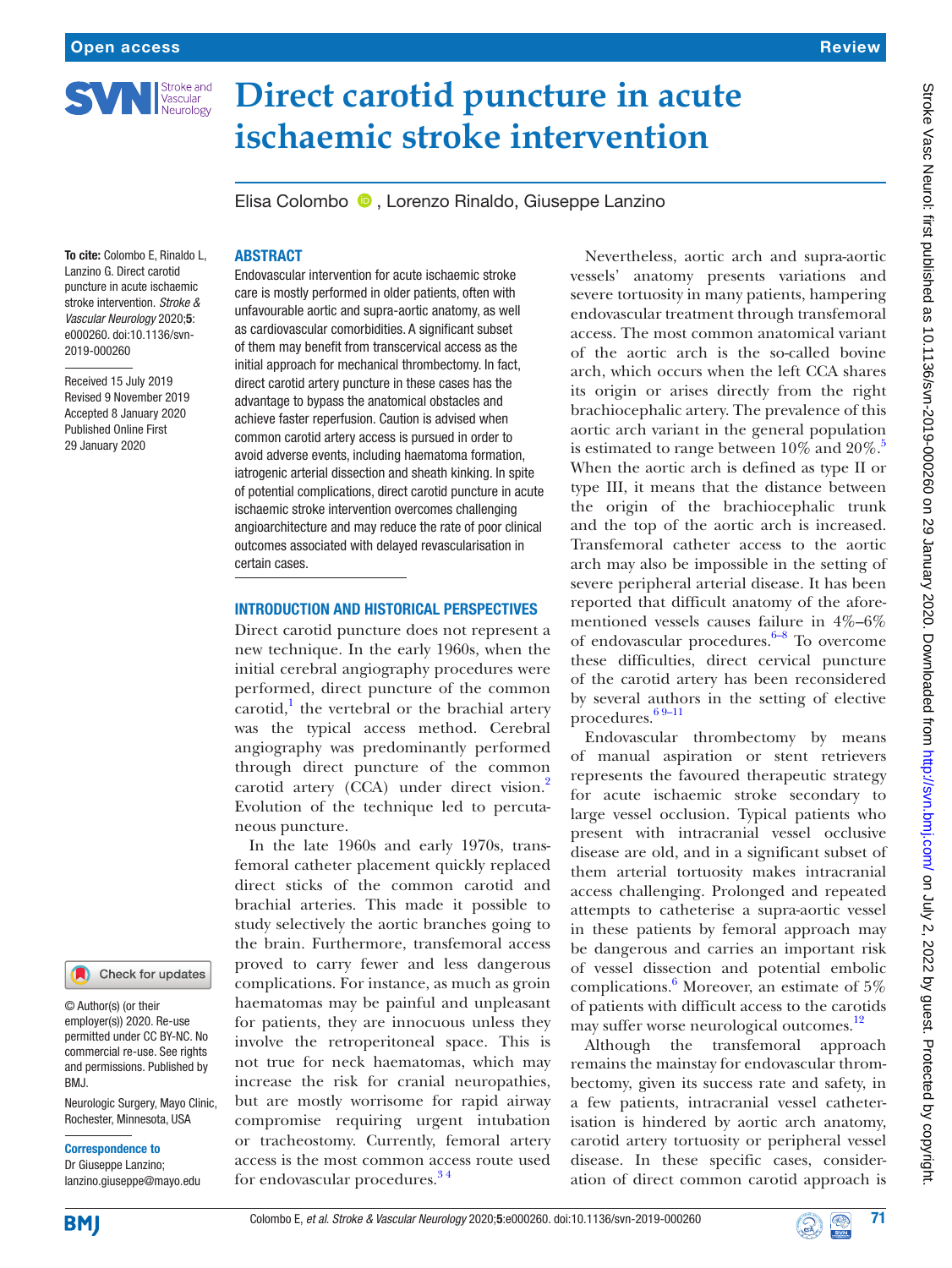

<span id="page-1-0"></span>Figure 1 Graphic representation of a type II aortic arch (A) and a type III aortic arch (B). These anatomical variations of the arch are defined by the vertical distance of the brachiocephalic trunk origin and the top of the arch. Specifically, in a type II aortic arch, the distance is 1–2 diameters of the left common carotid artery (LCCA), whereas in a type III arch the distance is >2 LCCA diameters.

worth exploring to reduce the ominous outcomes related to difficult thrombus access through the transfemoral approach.

### Transcarotid artery revascularisation

Recently, the hybrid procedure of transcarotid artery revascularisation (TCAR) has emerged as a valid alternative to both open carotid endarterectomy and transfemoral carotid revascularisation.



<span id="page-1-1"></span>**Figure 2** Carotid ostium stenosis (A) is usually induced by progressive atherosclerosis and/or the intramural build-up of a plaque (black circle). Kinking and coiling of the internal carotid artery (ICA) (B, left and right images, respectively) are among the diverse anomalies of this vessel. Kinking is seen most frequently among elderly people, men in particular, whereas coiling is more frequent among women. When these forms are acquired, they are associated with ageing, hypertension and the usual cardiovascular risk factors.

Several studies have validated this technique, mainly for patients with difficult vascular anatomy of the aortic arch and the supra-aortic vessels. $13-15$  Difficult anatomical variations included type II and III aortic arches ([figure](#page-1-0) 1), CCA ostium stenosis, severe internal carotid artery (ICA) tortuosity [\(figure](#page-1-1) 2), and also severely calcified aorta, the presence of a mural thrombus or a non-calcified plaque in the arch. Patients who may benefit from this approach are also those who suffer from comorbidities that make surgery and the transfemoral access to the carotid difficult or impossible.<sup>16</sup> The applicability of TCAR in the general population is still not defined, but according to major publications on the topic patients are chosen on the basis of anatomical considerations.<sup>[13 14](#page-8-1)</sup>

Although transfemoral carotid revascularisation offers a less invasive alternative to access the supra-aortic vessels and lowers the morbidity related to surgery, TCAR is preferred over the transfemoral approach because the latter carries a higher burden of possible embolic complications and thus periprocedural strokes in the setting of elective carotid revascularisation.<sup>13</sup> <sup>16–19</sup> Furthermore, a significant subset of patients suffering from large vessel occlusive disease present vessels which are challenging to approach through the transfemoral route.

Eligibility to TCAR is mostly based on the diameter of the CCA, which must be above 6mm, an acceptable distance of more than 5cm between the clavicle and the bifurcation, an ICA with a diameter between 4 and 9mm, and a depth of CCA over  $4 \text{ mm.}^{14 \text{ 16}}$  These parameters are relevant for technical reasons, given, for instance, the difficulty in obtaining CCA access in deep arteries. The depth of the CCA must also be considered in light of the increased risk of dissections and access site complications.

Patients shown to benefit the most from this approach are of older age. This observation may be explained by the paraphysiological changes of the ageing process on the vessels. In fact, senile carotid arteries have a tendency to develop aberrancies that may preclude a safe catheterisation through the femoral artery.

The introduction of TCAR procedure extending its application to acute ischaemic stroke care has the potential to solve many concerns regarding patients with a challenging anatomy and unfavourable long-term clinical outcomes due to long revascularisation times.

## **PATIENT SELECTION**

In the acute setting of large vessel ischaemic stroke, prompt diagnosis and appropriate treatment are fundamental. Several studies endorsed the time urgency of stroke care, administration of intravenous tissue plasminogen activator and the fundamental role of procedure time as major determinants of long-term clinical outcomes.

Patients who present difficult supra-aortic vessel access due to anatomical or pathological variants are known to have significantly longer endovascular procedure times, which are associated with poorer neurological outcomes.<sup>[12](#page-8-0)</sup>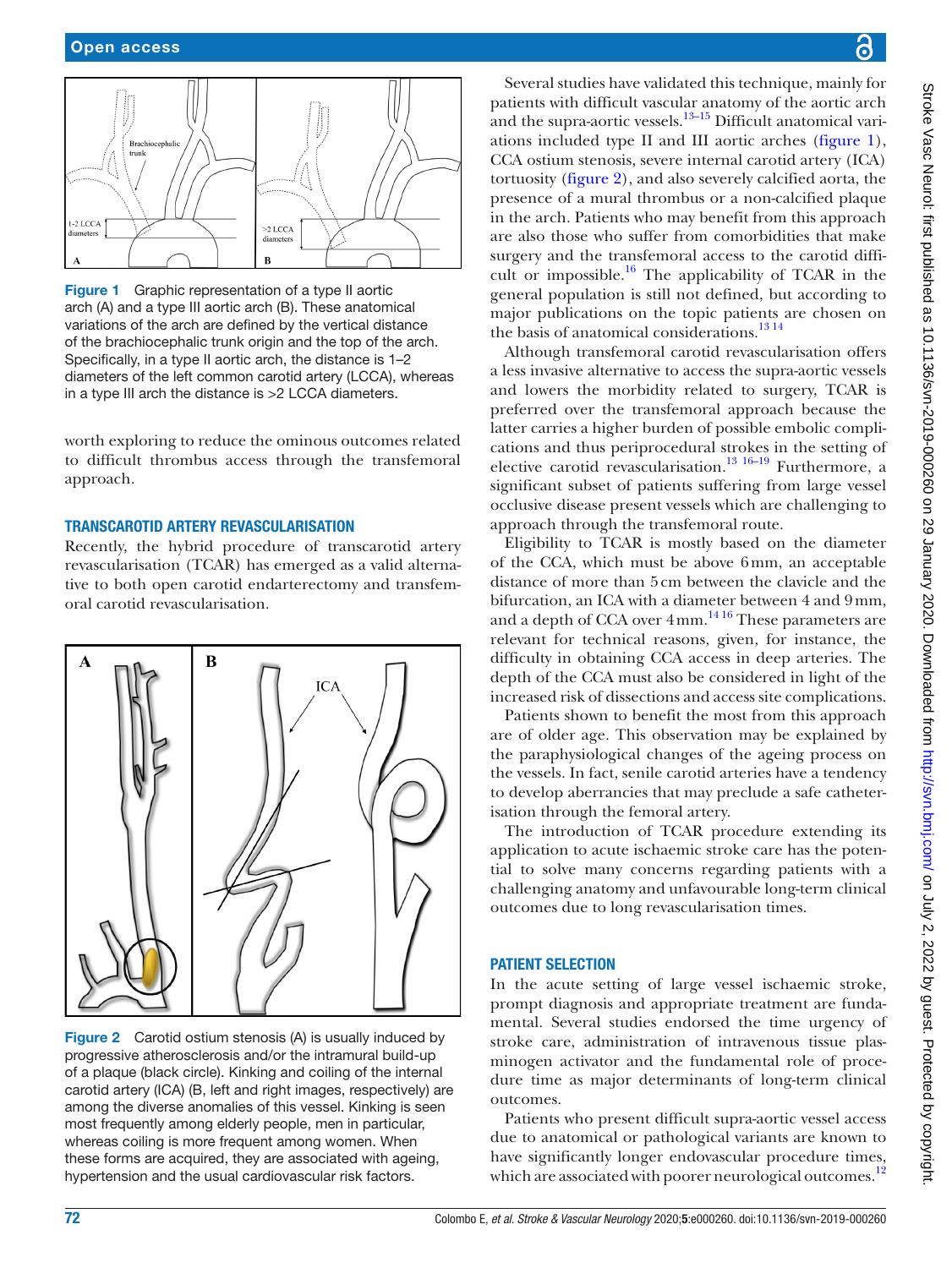The vast majority of patients treated for ischaemic stroke are advanced in age and often present a tortuous angioarchitecture or peripheral vessel disease. Therefore, they represent the category of subjects who benefit the most from direct carotid access due to difficult or even impossible thrombus access through transfemoral approach.

Direct percutaneous carotid puncture can bypass the unfavourable anatomy and reduce the time from puncture to revascularisation. The choice to pursue transcervical approach in acute settings is based on the patient's medical history, but most importantly on the appearance of the aortic arch and the supra-aortic vessels on preprocedural CT angiography (CTA). The major predictors of the ease of vessel catheterisation include arterial hypertension, hyperlipidaemia, age above 75 years and occluded vessel in the left anterior circulation. These parameters have been organised in a score by Ribo *et al*. [12](#page-8-0) In general, anatomical characteristics that must be considered before attempting the transfemoral approach are bovine arch, a type II or III aortic arch, and carotid dolichoarteriopathy.

Several authors validated the transcervical direct carotid approach for elective neuroendovascular procedures like carotid stenting and aneurysm coiling, but very few cases of thrombectomy through carotid puncture are reported in the literature.

In 2014 a retrospective analysis of a small case series was published by Jadhav and colleagues. $20$  They identified seven patients who underwent acute endovascular reperfusion via the transcervical approach. Transfemoral access was initially attempted in all patients but one, in which extreme vessel tortuosity was observed on CTA. In one patient, the transfemoral approach was abandoned due to a bovine aortic arch, whereas in the remaining five cases the authors switched to a transcarotid approach due to impossible common carotid catheterisation with multiple wires. The quality of recanalisation was good for most patients, with high rates of survival and low rates of complications related to the procedure. In this retrospective study, percutaneous puncture and catheterisation of the CCA proved instrumental in achieving quick and successful revascularisation of the intracranial vessels. The authors argued that an earlier identification of the patients as poor candidates for transfemoral approach would have prompted a transcarotid access as initial strategy. Among their conclusions, they suggested that future studies should focus on the more effective triage of the subset of patients who could benefit from a transcervical approach in acute stroke care.

The following year, Mokin and colleagues $^{21}$  reported two cases in which the preprocedure CTA demonstrated a type III aortic arch and severe tortuosity of the proximal CCA ipsilateral to the occlusion. Therefore, based on the anatomical findings, the authors chose the transcervical approach as the initial access strategy. They concluded that for patients with difficult aortic arch and supra-aortic vessel anatomy, direct carotid access is 'rapid and straightforward, greatly decreasing recanalization

times and increasing effectiveness'. They also emphasised the utility of preprocedure CTA for preliminary anatomy evaluation.

Roche *et al* gave two important contributions in 2017<sup>[22](#page-8-6)</sup> and  $2019<sup>23</sup>$  publishing a total of 12 cases, 11 of which reported successful direct carotid access. In 2017 they reported a case of a 73-year-old woman known to have severe stenosis of the aortic arch proximal to the subclavian artery accompanied with a poststenotic aneurysm of 8cm. Furthermore, she had a 2.8cm aneurysm of the distal right brachiocephalic trunk and her left ICA was chronically occluded. Therefore, due to the complexity of the anatomy and the aortic coarctation, a direct percutaneous carotid puncture of the right distal CCA was chosen as access for thrombectomy. With concomitant tissue plasminogen activator (tPA), recanalisation was evaluated as Thrombolysis in cerebral infarction (TICI) 3 and the patient made a full neurological recovery. Two years later, Roche and colleagues<sup>22</sup> published a case series of 11 patients with anterior circulation stroke managed with direct carotid puncture. Transcervical approach was not performed as initial strategy but following failure of femoral access due to unfavourable anatomy of the aortic arch, tortuosity of the supra-aortic vessels and severe atherosclerosis. Haemostasis was achieved in all patients but one by means of a closure device. Complications related to the access included one patient who demonstrated iatrogenic dissection of the vessel and developed a neck haematoma after the procedure. Overall, successful carotid access and recanalisation was achieved for most patients. The experience of Roche and colleagues proved that direct carotid access can be used in emergency settings. It also highlighted the usefulness of preprocedural CT angiogram to screen for patients with difficult anatomy and predict who could benefit from a transcervical approach rather than the standard femoral access.

Castaño *et al*<sup>24</sup> reported a case of successful revascularisation of left middle cerebral artery (MCA) occlusion in an 80-year-old female patient. After multiple attempts to stably catheterise the CCA ipsilateral to the thrombus, the authors changed to a transcarotid approach and were quickly able to obtain a TICI 3 recanalisation and no complications related to the procedure. The patient was dismissed from the hospital a few days after the procedure with no neurological or functional deficits. This report further emphasised the difficulty in achieving stable access to the supra-aortic vessels through the femoral approach in a subset of patients with challenging vascular anatomy. For these patients, direct carotid access is feasible and efficacious to achieve fast revascularisation and good long-term clinical outcomes. The authors endorsed again the need for future studies focusing on better screening of patients most likely to benefit from a transcervical approach.

An interesting recent case report by Benichi and colleagues $^{25}$  documented successful recanalisation of a left MCA occlusion in a 60-year-old man whose ipsilateral CCA was completely closed and the ICA was opacified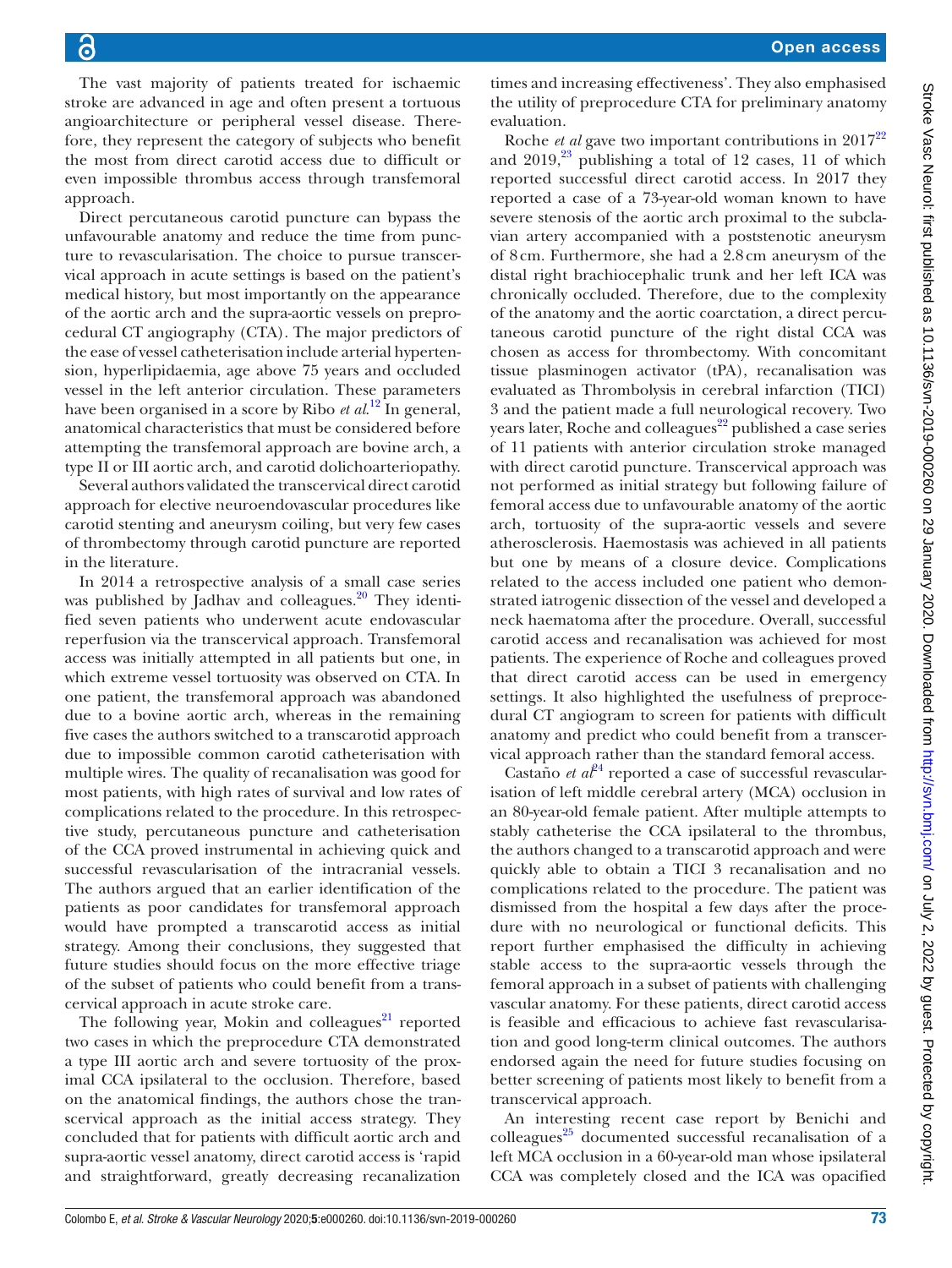through a Bosniak node anastomosis. A Bosniak node represents a peculiar situation in which an anastomosis is established between the external carotid artery(ECA), the cervical soft tissue vascularisation, and the arteries coming from the vertebral and ascending and deep cervical vessels. Direct access of the left carotid artery was the only option to perform mechanical thrombectomy, and puncture was performed proximal to the carotid bulb for the complex angioarchitecture. At the end of the procedure, they obtained a TICI 3 revascularisation, and a limited dissection of the proximal ICA occurred but was managed conservatively with no sequelae. Benichi and colleagues $^{25}$  endorsed the validity of direct carotid access in the setting of acute stroke care in patients presenting challenging supra-aortic vessel anatomy at preprocedure imaging.

A recent case of direct surgical exposure was reported by Lin and colleagues. $26$ 

It is important to emphasise that all patients mentioned in the above studies were in their sixth, seventh and eighth decades of life. They all presented a difficult anatomy of the aortic arch, remarkable tortuosity of the supra-aortic vessels or severe atherosclerotic disease.

Furthermore, all authors agreed that a better early triage of these patients is one of the goals that must be achieved in the future in order to reduce the time from symptomatic onset and revascularisation, and consequently improve long-term functional outcomes.

A review of the literature searching for cases of direct carotid puncture in acute ischaemic stroke settings results in 24 cases published by different authors.  $21-26$  Patient demographics and data relative to the stroke event are summarised in [table](#page-4-0) 1.

# **TECHNIQUES**

In the early times of angiography procedures, access to the carotid artery was achieved by means of puncture under direct visualisation. $27$  The needles used were similar to those used for femoral punctures and were exploited as the vehicle to inject for angiography, without an intermediate catheter. In case of dissection, the needle was removed, manual pressure was applied and another puncture was attempted inferiorly to the previous one. In the old days, closure of the puncture site was performed only manually.

Technological advances led to the introduction of ultrasound (US) guidance to target the site of puncture of the CCA, avoid the ansa cervicalis and verify the patency of the distal carotid on manual compression. Nowadays, a vast array of needles are available, and the procedure is made safer and less traumatic thanks to the use of dilators and guidewires. Furthermore, the introduction of sheaths increased catheter stability during the procedure.

Direct percutaneous carotid puncture can be performed under conscious sedation or general anaesthesia. The head of the patient is turned to the contralateral side by 10°–15° to raise the carotid to a more superficial position.

A pillow or a rolled towel is placed underneath the shoulders to increase neck extension. The anterior neck is then prepped in a sterile fashion and local anaesthetic is injected. The puncture site on the CCA can be assessed by palpation between the index and the middle finger or with the aid of US. Ideally, CCA puncture should be 2–3cm above the superior edge of the clavicle, which is approximately at the C5–C6 level [\(figure](#page-6-0) 3). This location allows the introduction of the needle with an angle favourable to avoid obstruction by the clavicle.<sup>19</sup> Using a single-wall technique, the skin is punctured, and a needle is inserted at an angle of 45°–60°. On detection of mild resistance and blood pulsation waves transmitted through the needle, this is advanced through the arterial wall until pronounced backflow is observed. This part of the procedure can also be performed under roadmap control using a 4F access sheath.<sup>6</sup> The needle is then removed, and a soft guidewire is introduced into the ICA as far as possible, for most patients within the petrous segment of the vessel,<sup>2</sup> under fluoroscopic control. The sheath is advanced over the wire and into the artery to obtain a stable position, then secured to the skin with stitches. This manoeuvre allows safe manipulation throughout the procedure and prevents the sheath from dislocating. Saline mixed with heparin is perfused during the procedure and systemic heparinisation is administered intravenously according to the patient's weight (100 units per kilogram) and coagulation profile. This is done in order to prevent thromboembolism and reduce the risk of periprocedural thromboembolic events. In addition, prevention of air embolism with careful flushing must also be observed.

Mechanical thrombectomy can either be performed my means of a direct aspiration first pass technique or with the aid of stent retrievers.

Before removal of the sheath, the patient's activated coagulation time (ACT) must be assessed. ACTs should be lower than 130s to facilitate safe removal, sometimes requiring the use of protamine sulfate to reverse the effect of heparin if necessary. After the sheath is removed, closure of the puncture site and haemostasis can be achieved by manual compression for 15–30min or the use of a closure device.

Direct access to the carotid artery can also be pursued through a surgical cut-down technique. Patient positioning and neck prepping are the same used for percutaneous puncture of the carotid artery. For this procedure, a single dose of antibiotic must be administered intravenously before starting. Three main steps characterise surgical CCA exposure. A longitudinal incision is performed along the anterior border of the sternocleidomastoid muscle for a length of 3–4cm. Then, the platysma is identified and dissected. The third major step in the exposure is the identification of the medial border of the internal jugular vein. The carotid sheath is medial to the jugular vein hallmark and is exposed after dividing veins running medially. The CCA is then isolated proximally and distally to the chosen puncture site and a vessel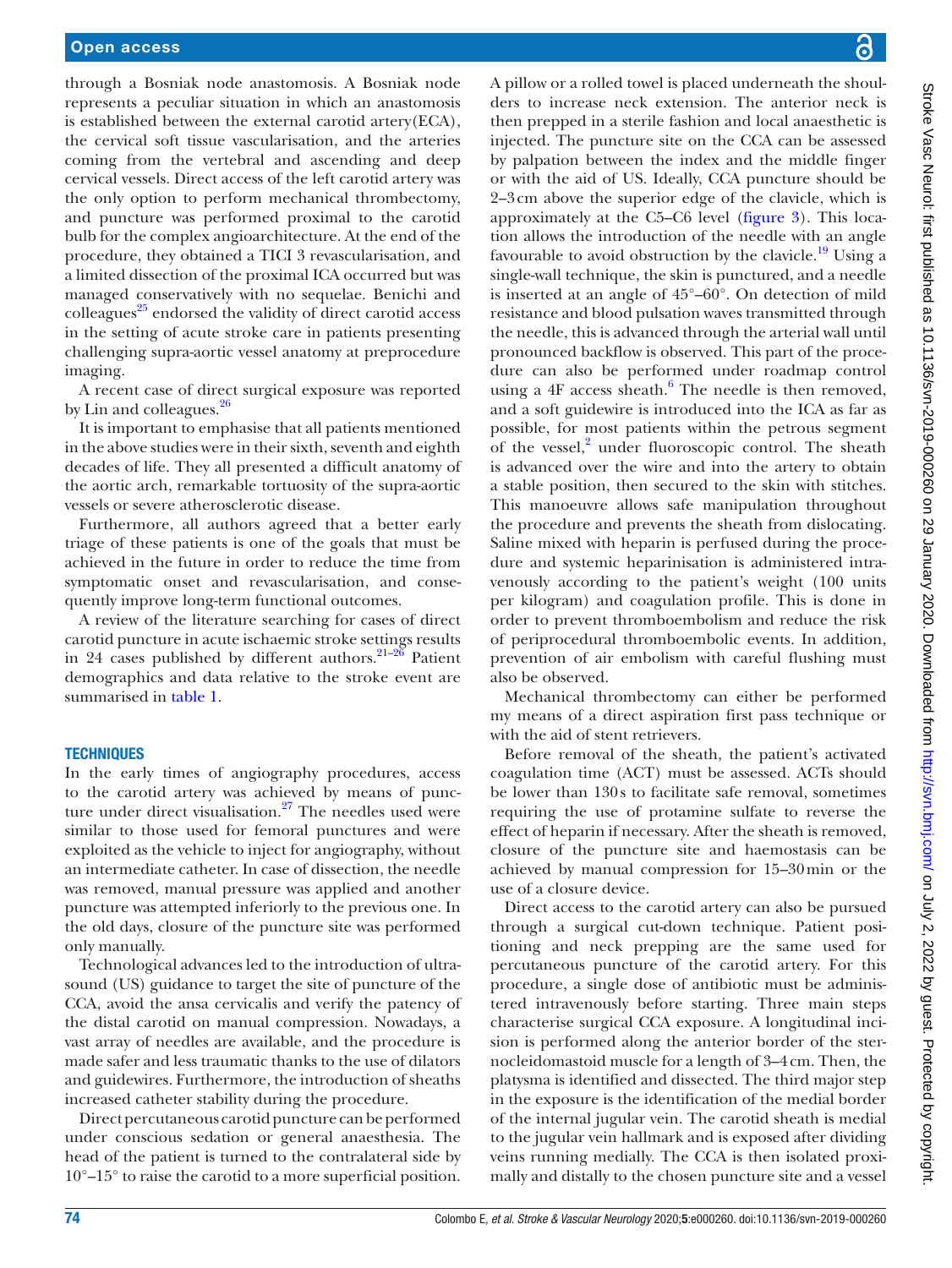<span id="page-4-0"></span>

|                                   |               |    | Table 1 Patient demographics and data on stroke event |                           |                         |                 |                     |             |                |                |                |                |                |           |                           |         |                      |                |                   |
|-----------------------------------|---------------|----|-------------------------------------------------------|---------------------------|-------------------------|-----------------|---------------------|-------------|----------------|----------------|----------------|----------------|----------------|-----------|---------------------------|---------|----------------------|----------------|-------------------|
| Year                              |               |    | Sex Age Aorta                                         | Femoral Carotid<br>artery | artery                  | choice<br>First | <b>Stroke</b>       | Side        | ₽Ã             | Technique TICI |                | Closure        | <b>Success</b> | Haematoma | Dissection Kinking ASPECT |         |                      | NIHSS mRs      |                   |
| щ<br>2017                         |               | 73 | Coarctation<br>aneurysms<br>multiple<br>with          | $\circ$                   | Occlusion<br>left ICA   |                 | $\overline{\Sigma}$ | Right       | $\overline{ }$ | Retriever      | S              | Manual         | ↽              | $\circ$   | $\circ$                   | $\circ$ | $\overline{10}$      | 23             | $\circ$           |
| 2014                              | $\frac{1}{2}$ | 80 | $\circ$                                               | Athero                    | 0                       | 0               | Ξ                   | <b>Left</b> | 0              | Aspiration     | 2 <sub>b</sub> | Mynx           | 0              |           | 0                         | 0       | $\widetilde{C}$      | $\overline{C}$ | 4                 |
|                                   | $\frac{1}{2}$ | 80 | $\circ$                                               | Athero                    | 0                       | 0               | $\overline{\Sigma}$ | Left        | 0              | Aspiration     | S              | Mynx           | 0              | 0         | $\circ$                   | 0       | $\infty$             | 27             |                   |
|                                   | ⋚             | 60 | $\circ$                                               | Athero                    | 0                       | 0               | $\overline{\Sigma}$ | Left        | $\circ$        | Aspiration     | 2 <sub>b</sub> | Manual         |                | 0         | $\circ$                   | $\circ$ | တ                    | တ              |                   |
|                                   | ₹             | 20 | Bovine type<br>III arch                               | $\circ$                   | O                       | 0               | $\overline{5}$      | <b>Hell</b> | $\circ$        | Retriever      | 2a             | Manual         |                | 0         | $\circ$                   | $\circ$ | $\frac{1}{1}$        | 22             | ဖ                 |
|                                   | ₹             | 70 | $\circ$                                               | Athero                    | $\circ$                 | $\circ$         | Ξ                   | <b>Hell</b> |                | Aspiration     | 9p             | Manual         |                | $\circ$   | $\circ$                   | $\circ$ | $\frac{1}{\sqrt{2}}$ | $\overline{1}$ | $\circ$           |
|                                   | ₹             | 80 | tortuous<br>Severely<br>arch                          | $\circ$                   | 0                       |                 | Ξ                   | <b>Left</b> | 0              | Retriever      | Sp             | Manual         |                | $\circ$   | $\circ$                   | $\circ$ | တ                    | 20             | $\mathbf{\Omega}$ |
|                                   | $\frac{1}{2}$ | 80 | $\circ$                                               | Athero                    | $\circ$                 | $\circ$         | $\overline{\Sigma}$ | Left        | $\circ$        | Aspiration     | က              | Manual         | ┯              | $\circ$   | $\circ$                   | $\circ$ | $\infty$             | 24             | 4                 |
| 2019                              | Σ             | 60 | $\circ$                                               | $\circ$                   | Occlusion<br>right CCA  |                 | $\overline{\Sigma}$ | Left        | $\circ$        | Aspiration     | က              | Angio-<br>Seal |                | $\circ$   |                           | $\circ$ | $\frac{4}{2}$        | $\frac{1}{2}$  | ≸                 |
| Mokin et 2015<br>al <sup>21</sup> | ⋚             | ≸  | Type III arch                                         | $\circ$                   | Right CCA<br>tortuosity |                 | Ξ                   | Right       | $\circ$        | Aspiration     | က              | ≸              | ≸              | $\circ$   | $\circ$                   | 0       | ≨                    | $\overline{4}$ | $\circ$           |
|                                   | $\frac{1}{2}$ | ≸  | $\circ$                                               | $\circ$                   | Right CCA<br>tortuosity |                 | Ξ                   | Right       | $\circ$        | Aspiration     | 2a             | ₹              | ≸              | $\circ$   | $\circ$                   |         | ≸                    | $\frac{1}{2}$  | ₹                 |
| щ<br>2016                         |               | 80 | $\circ$                                               | Athero                    | $\circ$                 | $\circ$         | $\overline{\Sigma}$ | Left        | $\circ$        | Aspiration     | S              | Angio-<br>Seal |                | $\circ$   | $\circ$                   | $\circ$ | $\overline{ }$       | $\overline{1}$ | $\circ$           |
|                                   |               |    |                                                       |                           |                         |                 |                     |             |                |                |                |                |                |           |                           |         |                      |                | Continued         |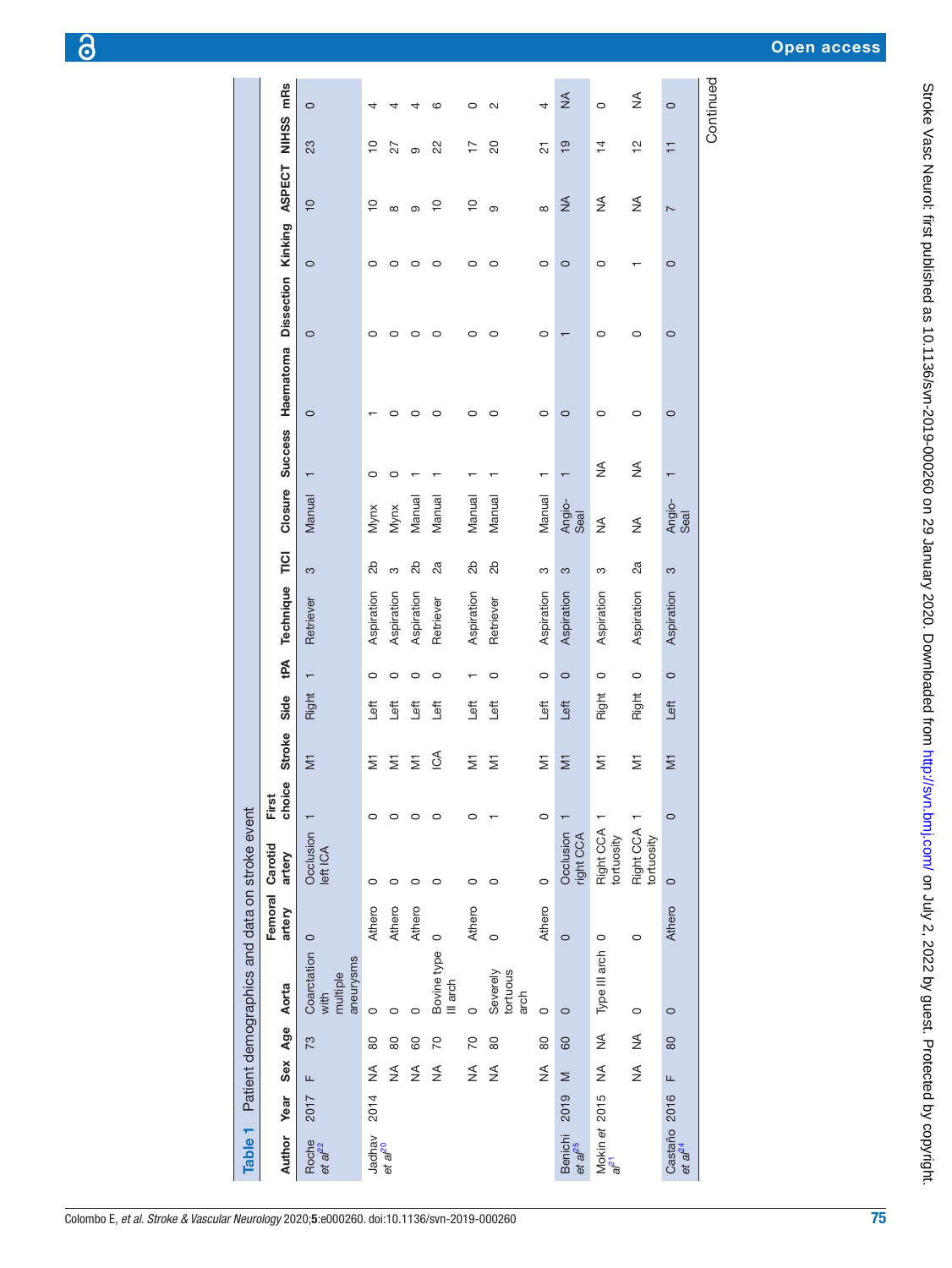| Table 1                      |      | Continued     |     |               |                                                                                                                                                  |                      |                 |                |             |         |           |                |                |                |                                                                                                                                                                                                                                |                    |         |               |                |         |
|------------------------------|------|---------------|-----|---------------|--------------------------------------------------------------------------------------------------------------------------------------------------|----------------------|-----------------|----------------|-------------|---------|-----------|----------------|----------------|----------------|--------------------------------------------------------------------------------------------------------------------------------------------------------------------------------------------------------------------------------|--------------------|---------|---------------|----------------|---------|
| Author                       | Year | Sex           | Age | Aorta         | Femoral Carotid<br>artery                                                                                                                        | artery               | choice<br>First | <b>Stroke</b>  | Side        | ę       | Technique | TICI           | Closure        | <b>Success</b> | Haematoma                                                                                                                                                                                                                      | Dissection Kinking |         | ASPECT        | <b>NIHSS</b>   | mRs     |
| Roche<br>et al <sup>23</sup> | 2019 | ≸             | ≸   | ≨             | ₹                                                                                                                                                | ₹                    | $\circ$         | Ξ              | Right       |         | Retriever | S              | Angio-<br>Seal |                | $\circ$                                                                                                                                                                                                                        | $\circ$            | $\circ$ | $\frac{0}{1}$ | 23             | $\circ$ |
|                              |      | ₹             | ≸   | $\frac{4}{2}$ | ₹                                                                                                                                                | ≸                    | $\circ$         | $\frac{2}{5}$  | Left        | $\circ$ | Retriever | က              | Angio-<br>Seal |                | 0                                                                                                                                                                                                                              | $\circ$            | 0       | $\infty$      | 28             | ဖ       |
|                              |      | ⋚             | ≨   | ₹             | ≨                                                                                                                                                | ≸                    | 0               | $\frac{2}{5}$  | Right       | $\circ$ | Retriever | 2b             | Angio-<br>Seal |                | ○                                                                                                                                                                                                                              | O                  | $\circ$ | တ             | 22             | S       |
|                              |      | ≨             | ₹   | ₹             | ₹                                                                                                                                                | ≸                    | $\circ$         | Ξ              | Left        |         | Retriever | 2b             | Angio-<br>Seal |                | 0                                                                                                                                                                                                                              | $\circ$            | 0       | $\frac{1}{1}$ | $\overline{4}$ | ဖ       |
|                              |      | $\frac{1}{2}$ | ≸   | ≨             | ₹                                                                                                                                                | ≸                    | $\circ$         | Ξ              | Right       |         | Retriever | 2 <sub>C</sub> | Angio-<br>Seal |                | 0                                                                                                                                                                                                                              | 0                  | 0       |               | $\overline{4}$ | 4       |
|                              |      | ₹             | ≸   | ≨             | ₹                                                                                                                                                | ≸                    | $\circ$         | Ξ              | Left        |         | Retriever | S              | Angio-<br>Seal | 0              |                                                                                                                                                                                                                                |                    | $\circ$ | တ             | 23             | ဖ       |
|                              |      | ⋚             | ≸   | ≨             | ₹                                                                                                                                                | ≸                    | 0               | ICA, M1 Right  |             |         | None      | $\circ$        | Angio-<br>Seal |                | $\circ$                                                                                                                                                                                                                        | $\circ$            | $\circ$ | $\frac{0}{1}$ | $\tilde{c}$    | 4       |
|                              |      | $\frac{4}{2}$ | ₹   | ₹             | $\stackrel{\triangle}{\geq}$                                                                                                                     | ₹                    | $\circ$         | S              | <b>Hell</b> |         | None      | $\circ$        | Manual         |                | ₹                                                                                                                                                                                                                              | ₹                  | ₹       | $\frac{1}{1}$ | 20             |         |
|                              |      | ≨             | ≸   | ≨             | ₹                                                                                                                                                | stenosis<br>Left ICA | $\circ$         | Ξ              | Left        |         | Retriever | S              | Angio-<br>Seal |                | $\circ$                                                                                                                                                                                                                        | $\circ$            | $\circ$ | $\frac{0}{1}$ | 24             | 0       |
|                              |      | $\frac{1}{2}$ | ≸   | ≨             | ₹                                                                                                                                                | ₹                    | 0               | Ξ              | <b>Fel</b>  |         | Retriever | မိ             | Angio-<br>Seal |                | $\circ$                                                                                                                                                                                                                        | $\circ$            | $\circ$ | $\infty$      | $\frac{1}{2}$  | ო       |
|                              |      | $\frac{1}{2}$ | ⋚   | ≨             | ≨                                                                                                                                                | ₹                    | $\circ$         | $\mathfrak{S}$ | Right       |         | Retriever | S              | Angio-<br>Seal |                | $\circ$                                                                                                                                                                                                                        | $\circ$            | $\circ$ | ≸             | ≸              | ဖ       |
|                              |      |               |     |               | Institutes of Health Stroke Scale; Sp. spontaneous recanalization; TICI, Thrombolysis in Cerebral Infarction; tPA, tissue plasminogen activator. |                      |                 |                |             |         |           |                |                |                | ASPECT, Alberta stroke programme early CT score; Athero, athersclerce, athersclerceis; CCA, common carotid artery; F, female; ICA, internal carotid artery; M, male; mRS, modified Rankin scale; NA, not available; NIHSS, Nat |                    |         |               |                |         |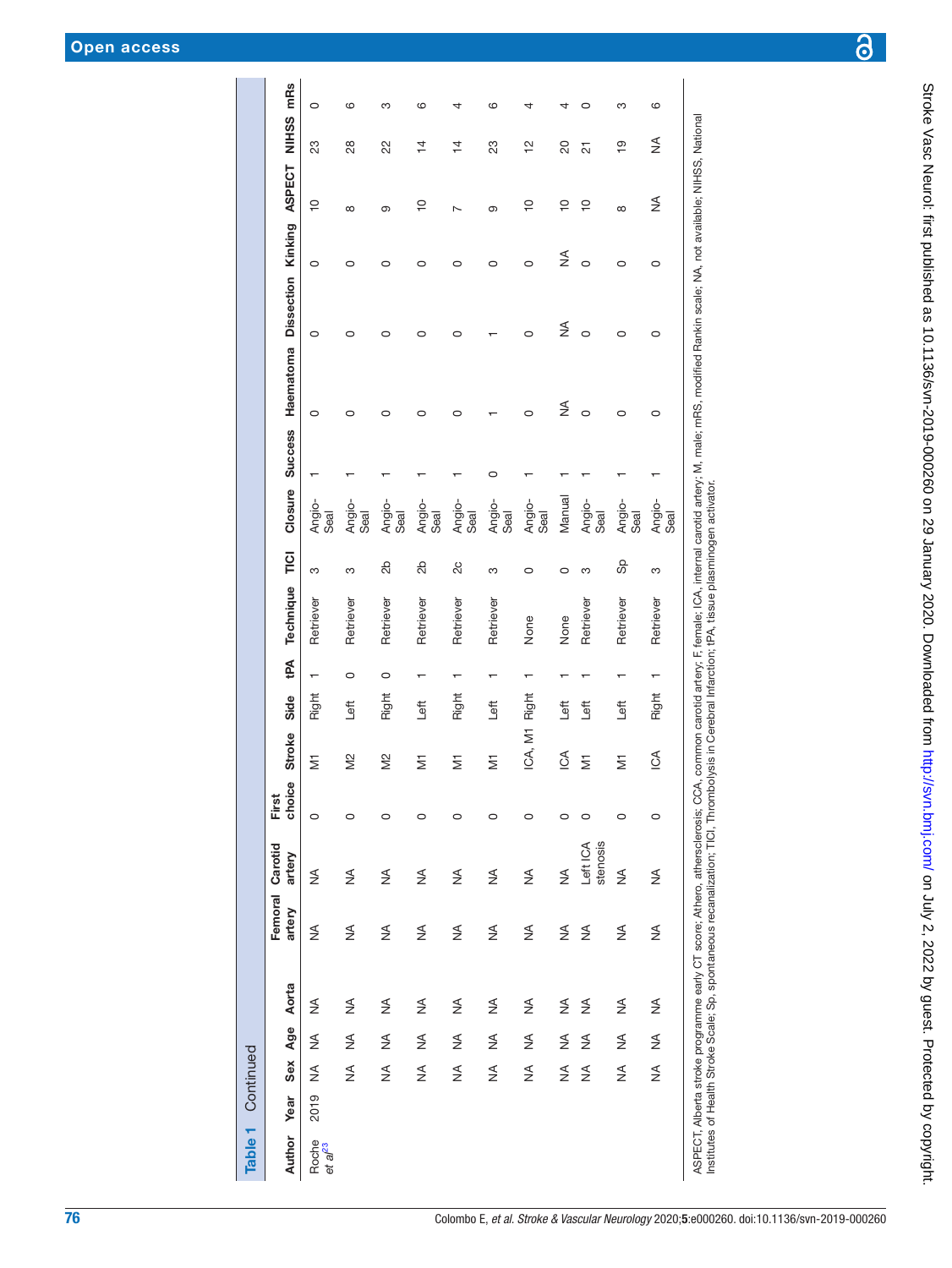NO FIGURE FOUNDFigure 3 Direct percutaneous carotid puncture can be performed under conscious sedation or general anaesthesia with the head turned to the contralateral side by 10°–15°. The puncture site on the CCA can be assessed by palpation between the index and the middle finger or with the aid of ultrasound. Ideally, CCA puncture should be 2–3cm above the superior edge of the clavicle, which is approximately at the C5–C6 level (black star). The skin is punctured, and a needle is inserted at a 45°–60° angle. This part of the procedure can also be performed under roadmap control using a 4F access sheath. CCA, common carotid artery.

loop is placed around it. The needle is then advanced with a flat angle into the vessel under visual control and a purse-string suture is placed at the puncture site. The remaining steps recapitulate those of the percutaneous puncture of the carotid artery [\(figure](#page-6-1) 4). At the end of the procedure, on removal of the sheath, haemostasis is achieved by tightening the purse-string suture. After haemostasis is obtained, the skin is closed in layers and the patency of the artery is confirmed by Doppler US.

Manual compression of the access site is the most used method to achieve haemostasis after an angiographic procedure.[2 6 10](#page-7-1) Percutaneous closure devices are a relatively new introduction in the field. Nevertheless, several reviews demonstrated their success and safety for femoral artery access closure, $^{28}$  even in patients on antiplatelet and anticoagulation therapy.<sup>29</sup>

The most studied transfemoral closure device, used also for the cervical arteries, is the Angio-Seal (St Jude Medical, St Paul, Minneapolis, USA). This device comes in 6F and 8F sizes and comprises a collagen sponge and a specifically designed polymer anchor (50% lactide and 50% glycolide copolymer) connected by a self-tightening



<span id="page-6-1"></span>Figure 4 When surgical cut-down technique is chosen to gain direct access to the carotid artery, the common carotid artery is isolated proximally and distally to the chosen puncture site and the vessel loops are placed around it (A). The needle is then advanced with a flat angle into the vessel under visual control and a purse-string suture is placed at the puncture site (A). The remaining steps recapitulate those of the percutaneous puncture of the carotid artery (B).

<span id="page-6-0"></span>suture. All three of these components are absorbable. This device occupies 4% of the lumen of the artery; the anchor softens by water absorption immediately after the placement and is followed by encapsulation by endothelial cells within 7 days and absorption with healing in less than 90 days from the procedure. The collagen plug, which forms in contact with the adventitia, is resorbed after a longer period of time. $^{10}$ 

Another transfemoral tool, used for a transcervical procedure, is the StarClose Extravascular Closure System (Abbott, Santa Clara, USA). It is constituted by a nitinol clip, which is designed to promote primary healing of the arterial wall.

Their application for carotid artery access closure is still debated, few cases have been published in the literature, and no device has gained formal approval to cervical carotid closure. Moret's group has reported percutaneous access to the carotid artery followed by closure of the artery using an Angio-Seal device in a handful of patients.<sup>910</sup> Successful closure of a carotid artery puncture with the same device has also been reported by Massiere and colleagues $^{30}$  and Nii and colleagues. $^{28}$  $^{28}$  $^{28}$  Furthermore, in the setting of acute ischaemic stroke intervention by means of direct carotid access, the use of the Angio-Seal has been reported by Mokin *et al*. [21](#page-8-5) The use of a Mynx device (Cordis, Cardinal Health, Dublin, Ireland) has been published by Jadhav and colleagues $^{20}$  $^{20}$  $^{20}$  but proved unsuccessful and resulted in haematoma formation. This device closes the vessel by synergistic action of a temporary balloon, inflated into the lumen of the vessel, and a special sealant which effectively grips the arterial wall and reabsorbs in 30 days.

In general, deployment of a percutaneous closure device carries the risk of haematoma formation and ischaemic events due to potential migration of the intraluminal anchor. Therefore, the use of these devices for carotid artery closure must be carefully managed by a well-trained neurointerventionalist.

# **COMPLICATIONS**

In general, there are three main complications related to percutaneous puncture of an arterial vessel: failed haemostasis after sheath removal and thus haematoma formation, iatrogenic dissection of the vessel, and intraluminal kinking of the sheath. Clinical significance of these adverse events is determined by their extent and most importantly by the anatomical region of the vessel. For instance, groin haematomas can be very unpleasant, but do not represent a life-threatening complication, unless there is involvement of the retroperitoneal space. On the contrary, neck haematomas may cause rapid and severe airway compromise, often requiring urgent intubation, and may be fatal.

Transfemoral access gained approval as the mainstay for angiography procedure given its lower rate of complication in comparison with the classic transcervical and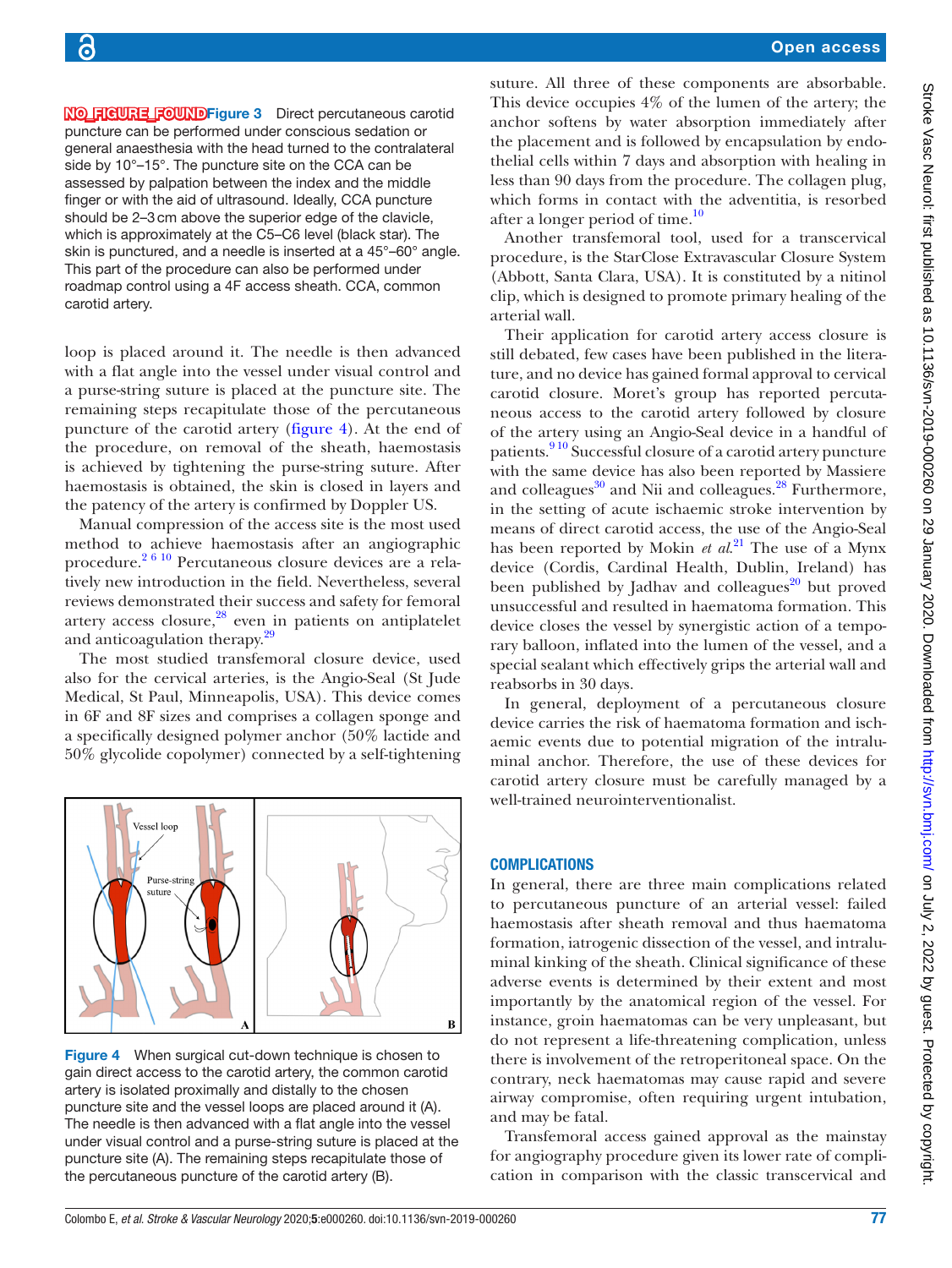transbrachial access routes[.7 8](#page-8-18) Nonetheless, direct carotid puncture carries a relatively low risk of complications.

The most relevant and common adverse event associated with percutaneous carotid puncture is the formation of haematomas. Previous series have documented a 4%–7% rate of neck haematoma after sheath removal in percutaneous carotid puncture.<sup>9</sup> Neck haematoma may cause important mass effect on the trachea and compromise airway patency. Moreover, haematoma formation in this region increases the risk of cranial neuropathies. Open carotid access using a cut-down approach achieves better haemostasis and decreases the chance of haematoma formation.<sup>10 31</sup> In addition, the advent of percutaneous closure devices allows better haemostasis and reduces postprocedural morbidity since patients are ambulatory earlier than after closure with manual compression. Furthermore, closure devices reduce the risk of adverse events also for patients on heavy regimens of anticoagulant and antiplatelet agents.<sup>[32](#page-8-19)</sup>

Sheath kinking occurs when puncture of the CCA lies too close to the clavicle and therefore the entry direction of the sheath is almost perpendicular to the course of the artery. Kinking of the sheath may damage the vessel. In case mechanical thrombectomy is performed by manual aspiration, a kinked sheath also compromises the effectiveness of aspiration catheter delivery and manoeuvrability.

In cases of thrombectomy by direct carotid artery puncture found in the literature ([table](#page-4-0) 1), two patients (8.7%) had a haematoma formed after the removal of the sheath.<sup>[20 23](#page-8-4)</sup> In one of these cases, the haematoma caused some lateral displacement of the airway due to mass effect. A CTA did not show contrast extravasation from the haematoma, and neither airway support nor further interventions were required. The scenario was different for the other patient, who was electively intubated to protect the airway after observation of contrast extravasation on angiography. On a follow-up CTA, no pseudoaneurysm was seen, the patient was extubated and the haematoma was managed conservatively. In both cases, haematoma formation followed unsuccessful deployment of a percutaneous closure device.

In the reviewed cases, two patients  $(8.7\%)$  suffered iatrogenic dissection of the  $ICA^{23}$   $25$  Both patients demonstrated a stable dissection and were managed conservatively. No periprocedural embolic complication was observed.

Sheath kinking was only observed in one case  $(4.3\%)$ .<sup>21</sup> This adverse event did not cause any damage to the carotid artery, but it did compromise the efficacy of the aspiration thrombectomy and the extent of revascularisation according to the TICI score.

Despite the associated complications, the reported cases demonstrate good quality of recanalisation with good clinical outcomes. The observed survival rates in this cohort are high and exceed those expected for this age group. Furthermore, these cases emphasise the validity of percutaneous closure devices for successful puncture site closure.

# **CONCLUSIONS**

Transfemoral access remains the standard approach for endovascular angiography procedures. This entry route carries a lower rate of adverse events and is suitable for most patients, especially in elective settings. Nevertheless, difficult aortic arch anatomy, tortuosity of the carotid arteries or an ostial lesion, and severe peripheral vascular disease may compromise the catheterisation of the supraaortic vessels and even make it impossible.

Endovascular intervention for acute ischaemic stroke care is mostly performed in older patients, often with unfavourable aortic and supra-aortic anatomy, as well as cardiovascular comorbidities. A significant subset of them may benefit from transcervical access as the initial approach for mechanical thrombectomy. In fact, direct carotid artery puncture in these cases has the advantage to bypass the anatomical obstacles and achieve faster reperfusion. Caution is advised when CCA access is pursued in order to avoid adverse events, including haematoma formation, iatrogenic arterial dissection and sheath kinking.

In spite of potential complications, direct carotid puncture in acute ischaemic stroke intervention overcomes challenging angioarchitecture and may reduce the rate of poor clinical outcomes associated with delayed revascularisation in certain cases.

Contributors GL: interpreted the data and revised the manuscript for intellectual content. LR: revised the manuscript for intellectual content. EC: drafted the manuscript for intellectual content.

Funding The authors have not declared a specific grant for this research from any funding agency in the public, commercial or not-for-profit sectors.

Competing interests None declared.

Patient consent for publication Not required.

Provenance and peer review Commissioned; externally peer reviewed.

Open access This is an open access article distributed in accordance with the Creative Commons Attribution Non Commercial (CC BY-NC 4.0) license, which permits others to distribute, remix, adapt, build upon this work non-commercially, and license their derivative works on different terms, provided the original work is properly cited, appropriate credit is given, any changes made indicated, and the use is non-commercial. See: [http://creativecommons.org/licenses/by-nc/4.0/.](http://creativecommons.org/licenses/by-nc/4.0/)

#### ORCID iD

Elisa Colombo<http://orcid.org/0000-0003-0424-1250>

#### <span id="page-7-0"></span>**References**

- 1 Leeds NE, Kieffer SA. Evolution of diagnostic neuroradiology from 1904 to 1999. *[Radiology](http://dx.doi.org/10.1148/radiology.217.2.r00nv45309)* 2000;217:309–18.
- <span id="page-7-1"></span>2 Hassan AE, Chaudhry SA, Miley JT, *et al*. Microcatheter to recanalization (procedure time) predicts outcomes in endovascular treatment in patients with acute ischemic stroke: when do we stop? *[AJNR Am J Neuroradiol](http://dx.doi.org/10.3174/ajnr.A3202)* 2013;34:354–9.
- <span id="page-7-2"></span>3 Al-Mubarak N, Roubin GS, Vitek JJ, *et al*. Procedural safety and short-term outcome of ambulatory carotid stenting. *[Stroke](http://dx.doi.org/10.1161/hs1001.096005)* 2001;32:2305–9.
- 4 Koenigsberg RA, Aletich V, Camras L, *et al*. Direct cervical internal carotid access for GDC treatment of an ophthalmic origin carotid aneurysm. *[Surg Neurol](http://dx.doi.org/10.1016/S0090-3019(98)00030-5)* 1999;51:506–8.
- <span id="page-7-3"></span>5 Brott TG, Hobson RW, Howard G, *et al*. Stenting versus endarterectomy for treatment of carotid-artery stenosis. *[N Engl J](http://dx.doi.org/10.1056/NEJMoa0912321)  [Med](http://dx.doi.org/10.1056/NEJMoa0912321)* 2010;363:11–23.
- <span id="page-7-4"></span>6 Dorfer C, Standhardt H, Gruber A, *et al*. Direct percutaneous puncture approach versus surgical cutdown technique for intracranial